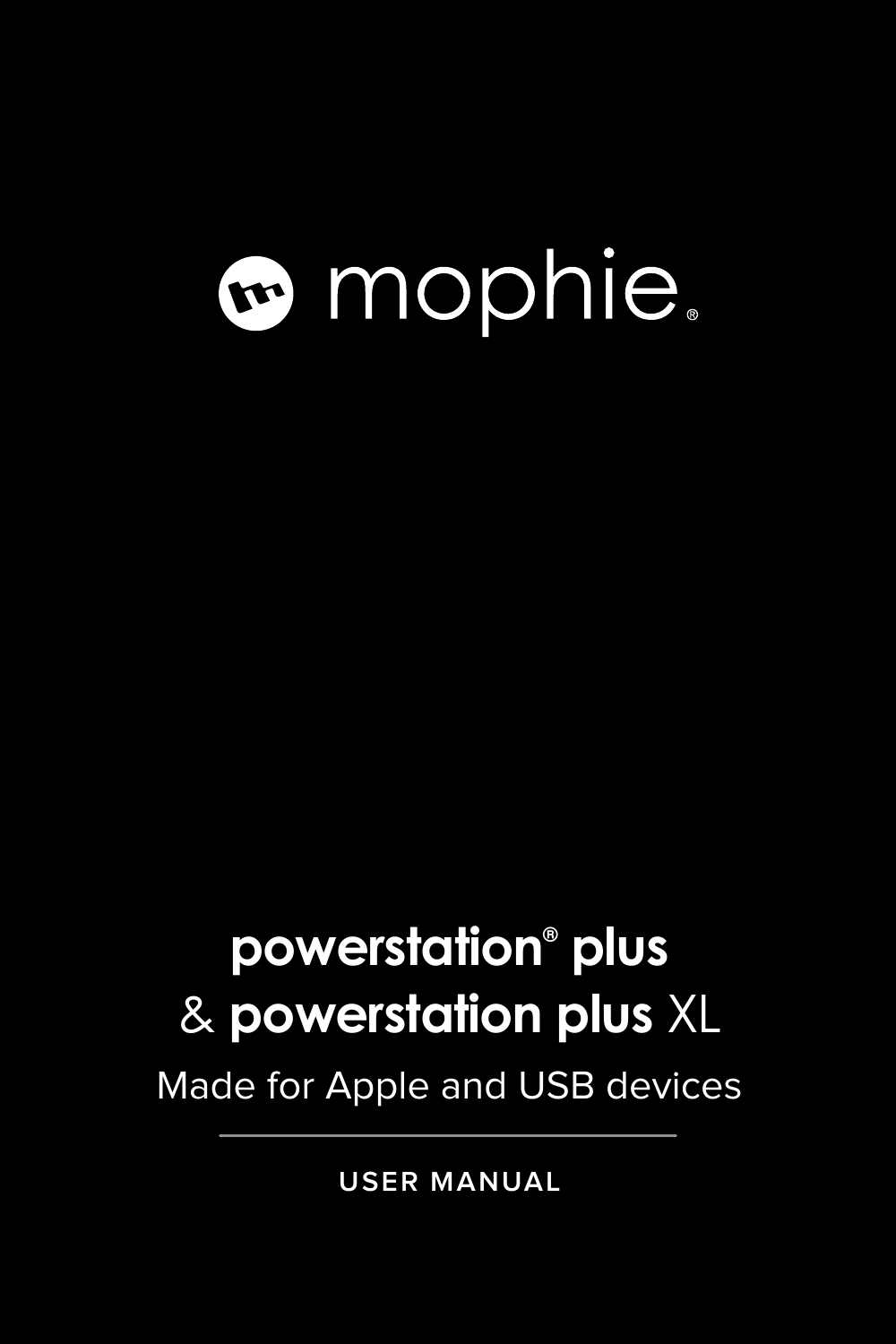#### **Warranty**

At mophie, we are dedicated to making the best quality products. To back this up, this product is warranted for 2 years. This warranty does not affect any statutory rights that you may be entitled to. Keep a copy of your purchase receipt as proof of purchase. Be sure to register your product at [mophie.com.](http://www.mophie.com.) 

#### **Exclusions & Limitations**

Except for the limited warranty expressly set forth or to the extent restricted or prohibited by applicable law, mophie expressly disclaims any and all other warranties express or implied, including any warranty of quality, merchantability, or fitness for a particular purpose, and you specifically agree that mophie shall not be liable for any special, incidental, indirect, punitive, or consequential damages for breach of any warranty of any type on any mophie product. In addition to and without limiting the generality of the foregoing disclaimers, the limited warranty does not, under any circumstances, cover the replacement or cost of any electronic device or personal property inside or outside of the mophie product.

You may have additional warranty rights depending on your country, state, or province. Further, some countries, states, and provinces do not allow the exclusion or limitation of incidental or consequential damages or exclusions or limitations on the duration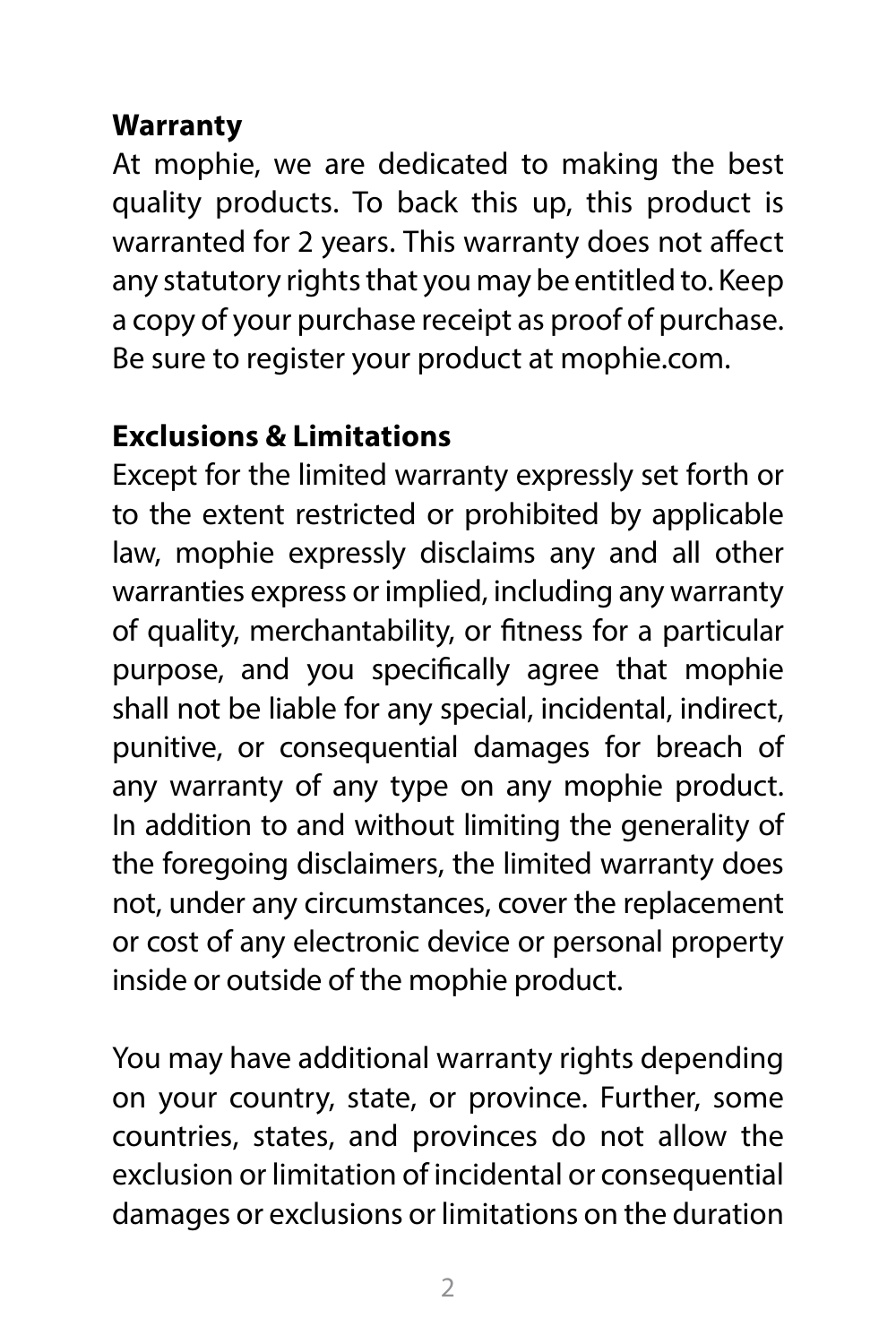of implied warranties, so the above may not apply to you. If any provision of the warranty is found unlawful, void, or unenforceable, that provision shall be deemed severable and shall not affect any remaining provision.

#### **Customer Service**

Telephone: 1-888-8mophie (1-888-866-7443) International: +1 (269) 743-1340 Web: [www.mophie.com/cs](http://www.mophie.com/cs)

#### **IMPORTANT SAFETY INSTRUCTIONS**

#### **WARNING**

Read all instructions and warnings prior to using this product. Improper use of this product may result in product damage, excess heat, toxic fumes, fire or explosion, for which damages you ("Purchaser"), and not mophie llc ("Manufacturer") are responsible.

- **EX** Before using your powerstation portable battery for the first time, fully charge it (so that pressing the charge status button lights all 4 status LEDs).
- **2** Do not store device in high-temperature environment, including heat caused by intense sunlight or other forms of heat. Do not place device in fire or other excessively hot environments. Exposure to fire or temperature above 212°F (100°C) may cause explosion.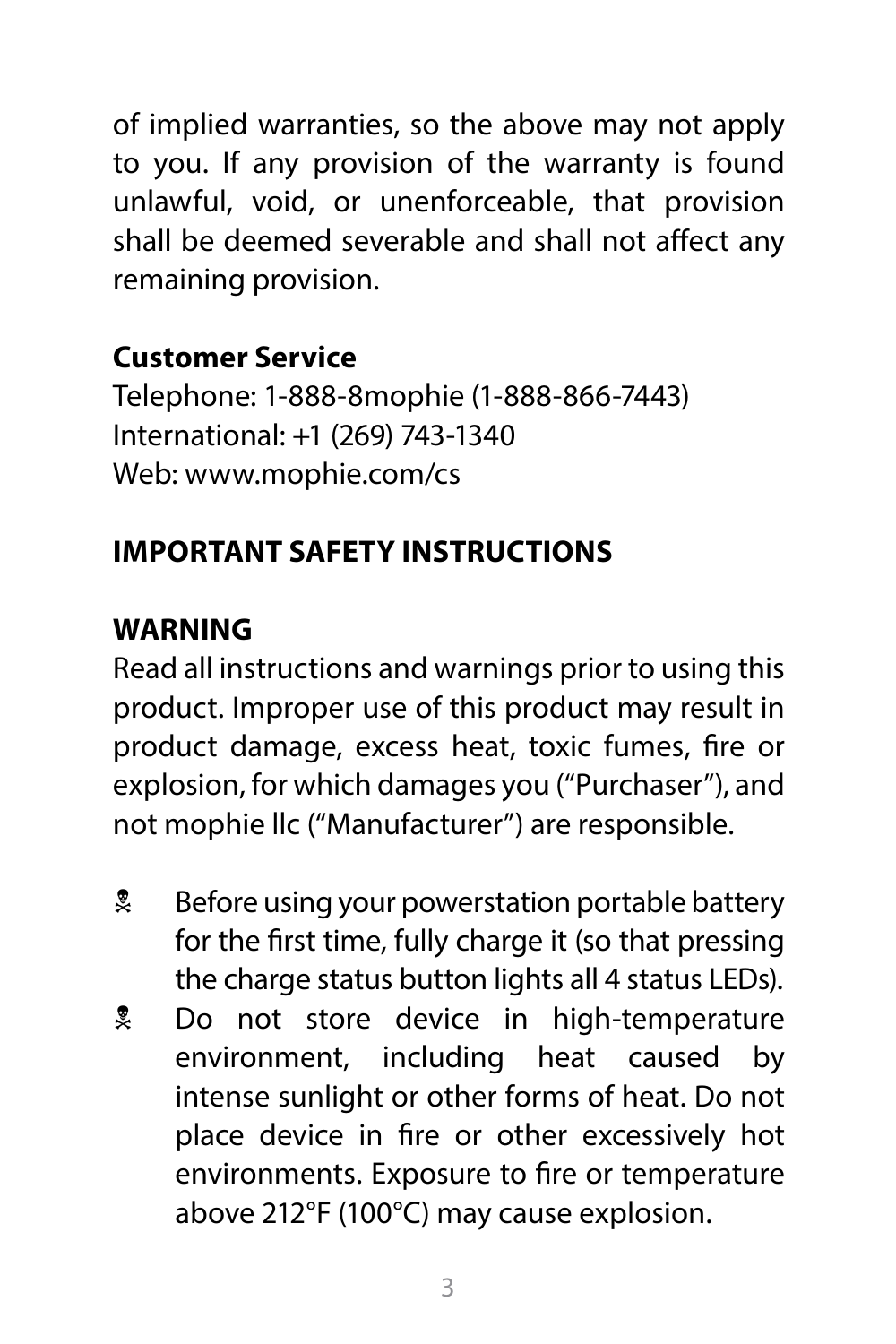- **X** This product should be operated only in openair conditions. It should not be operated in an enclosed, unventilated space such as a carrying bag, pocket, purse or bedding. Failure to follow these instructions may damage the product by overheating.
- **Do not disconnect the powerstation battery** from a connected device while the device is charging—wait until the device is fully charged.
- **E** Be cautious of drops, bumps, abrasions, or other impacts to this product. If there is any damage to the product such as dents, punctures, tears, deformities, or corrosion due to any cause, discontinue use. Contact Manufacturer or dispose of it in an appropriate manner at your local battery-recycling center.
- **Do not expose the portable battery to rain** or snow.
- $\frac{1}{2}$  Do not put fingers or hands into the product.
- **Do not disassemble this product or attempt to** re-purpose or modify it in any manner.
- **Do** not attempt to replace any part of this device.
- **EX** For questions or instructions for the various ways to charge this device, refer to the illustrations in this quick-start guide.
- **E** Use of a power supply or charger not recommended or sold by mophie may result in a risk of fire or injury to persons.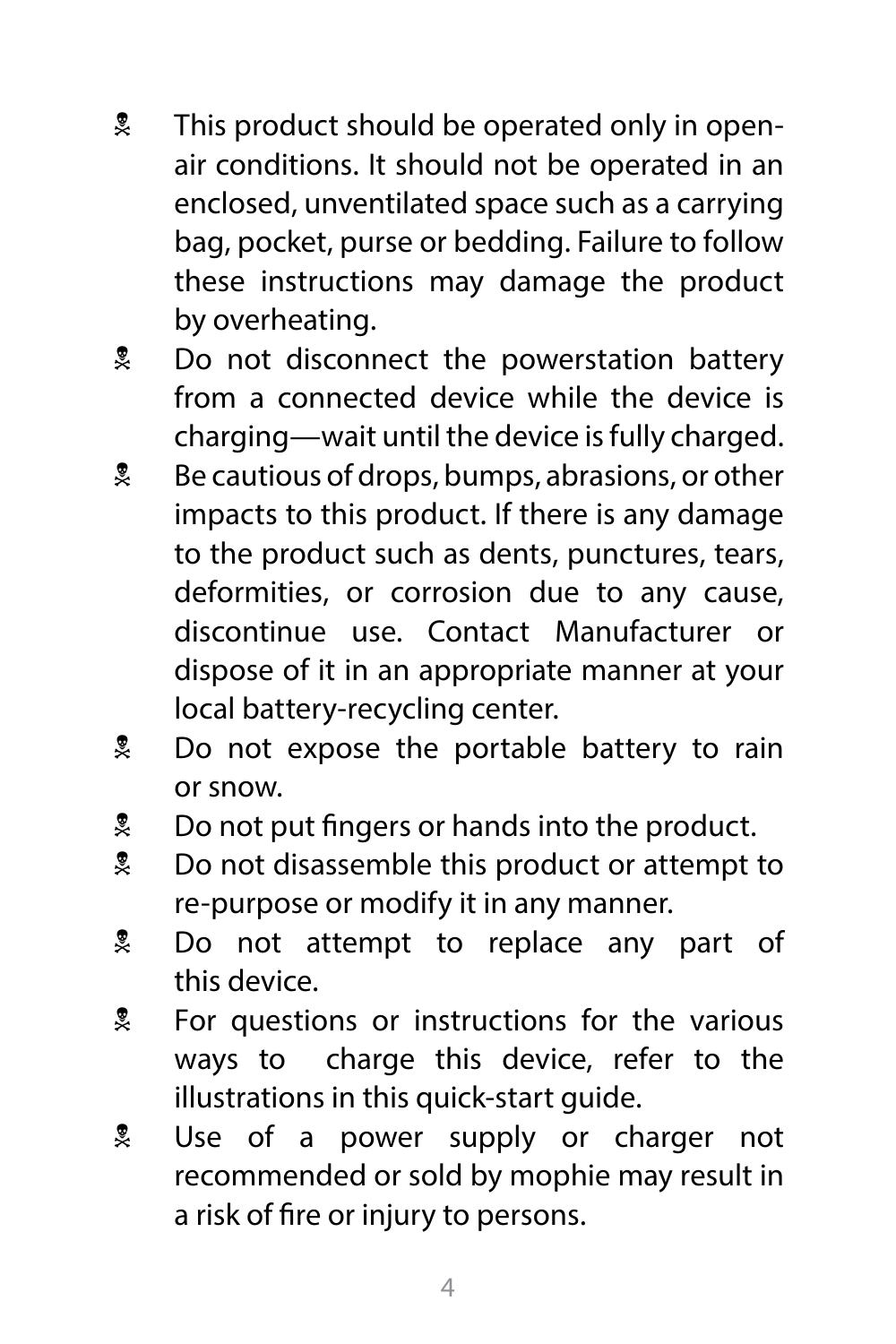- **D** Do not use the portable battery in excess of its output rating. Overloading outputs above rating may result in a risk of fire or injury to persons.
- **If this device is accessible to or may be used** by a minor, purchasing adult agrees to be solely responsible for providing supervision, instruction, and warnings. Purchaser agrees to defend, indemnify, and hold Manufacturer harmless for any claims or damages arising from unintended use or misuse by a minor.
- **All products have gone through a thorough** quality assurance inspection. If you find that your device is excessively hot, is emitting odor, is deformed, abraded, cut, or is experiencing or demonstrating an abnormal phenomenon, immediately stop all product use and contact Manufacturer.
- **R** Never dispose of batteries in the garbage. Disposal of batteries in the garbage is unlawful under state and federal environmental laws and regulations. Always take used batteries to your local battery-recycling center.
- **W** Switch off the portable battery when not in use. The portable battery will automatically switch off when disconnected from a device.
- **Notak** To comply with FCC/IC RF exposure compliance requirements, the wireless charger must be used with a separation distance of at least 10 cm from all persons.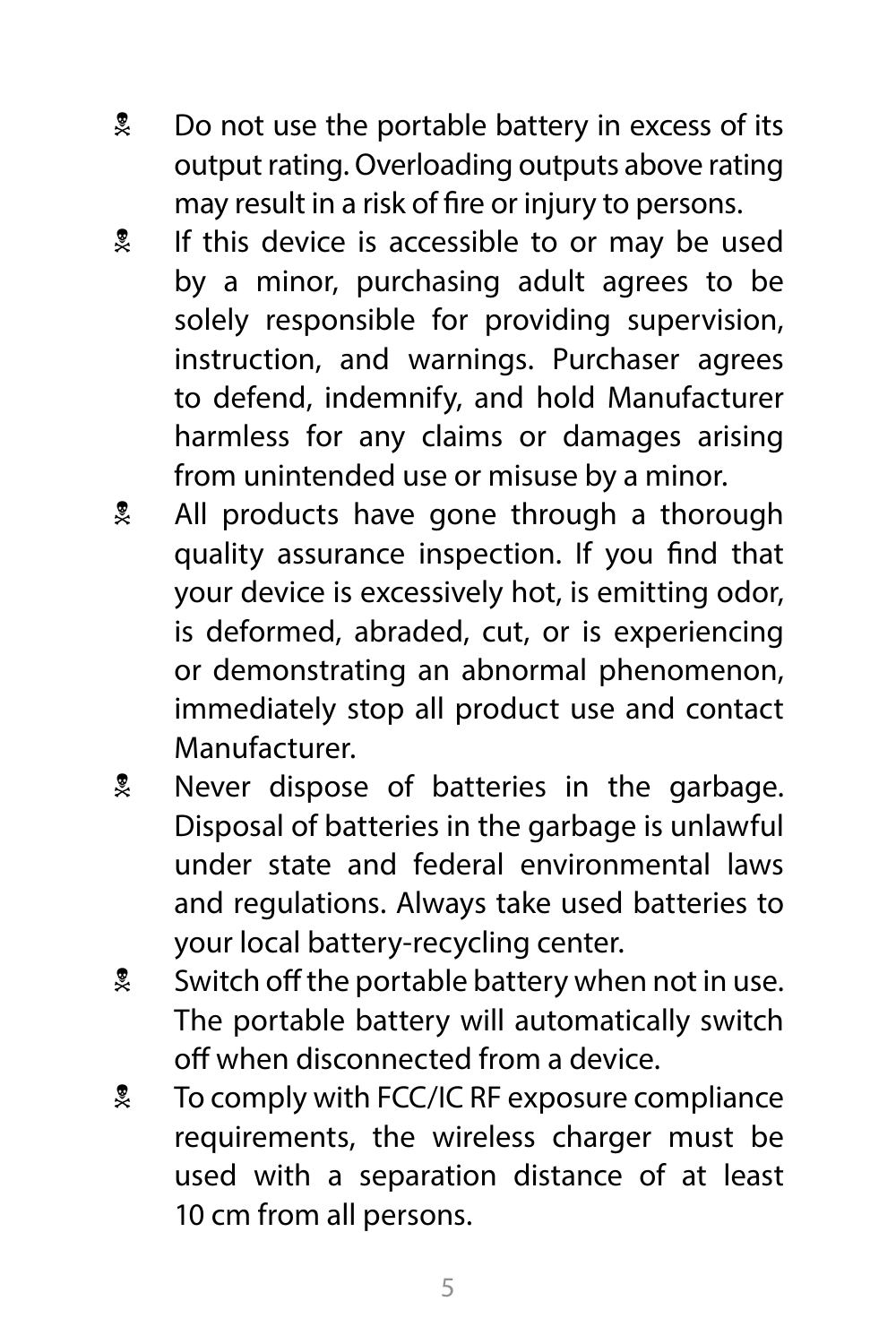**X** This device has been evaluated to meet general RF exposure requirement. The device can be used in portable exposure condition without restriction.

#### **SAVE THESE INSTRUCTIONS**

#### **Legal**

This product is meant for use only in conjunction with the appropriate device. Please consult your device packaging to determine whether this product is compatible with your particular device. Manufacturer is not responsible for any damages to any device incurred through the use of this product.

Manufacturer shall not in any way be liable to you or to any third party for any damages you or any third party may suffer as a result of use, intended or unintended, or misuse of this product in conjunction with any device or accessory other than the appropriate device for which this product is designed. Manufacturer will not be responsible for any damages you or any third party may suffer as a result of misuse of this product as outlined above. If you are responsible for product use with an unintended device and damages result from such use, you agree to indemnify Manufacturer for any resulting injuries to any third part(ies).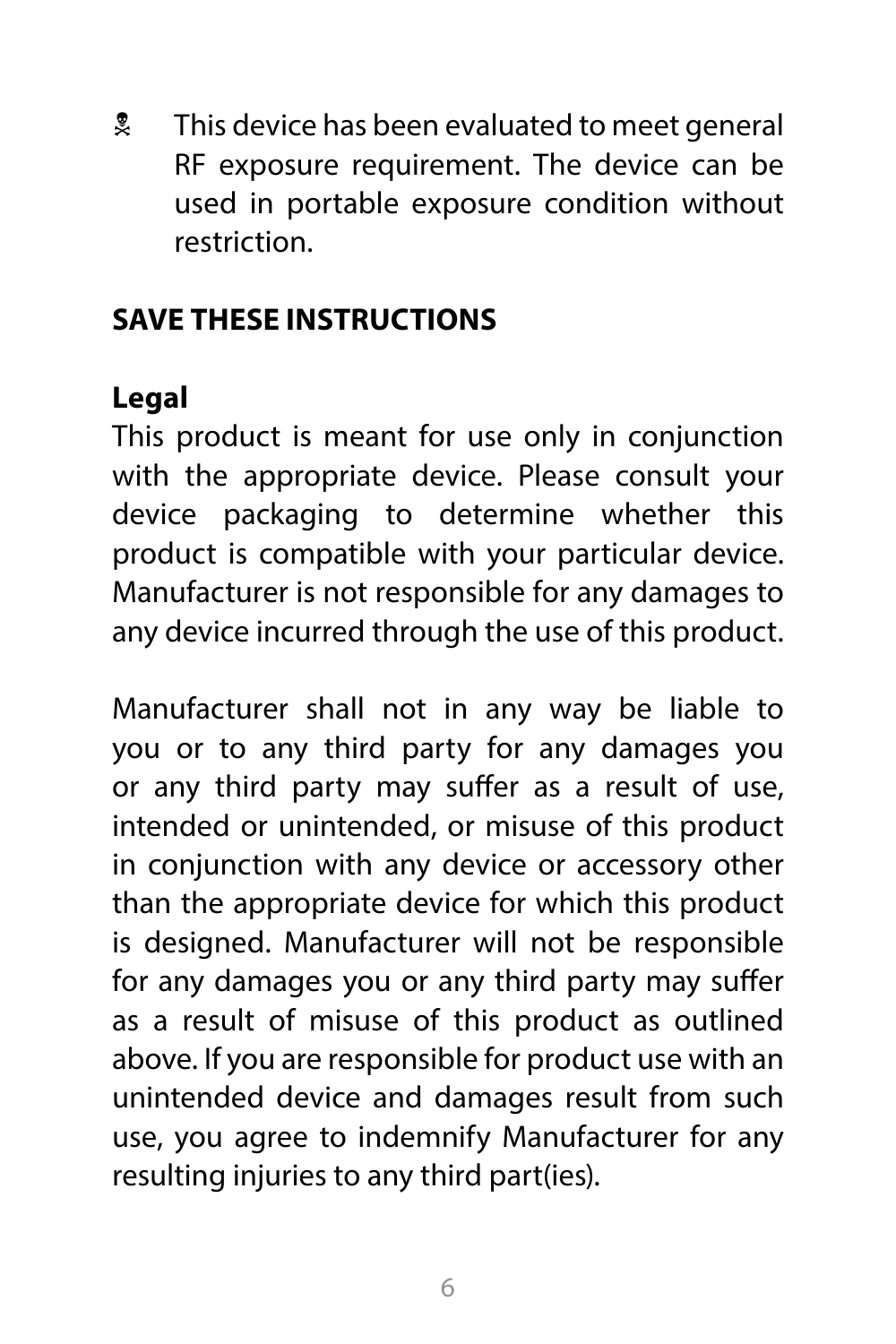mophie, powerstation, Stay Powerful, mophie loves you, the five-circles design, and the mophie logo are trademarks of mophie inc. Apple, iPhone and Lightning are trademarks of Apple Inc., registered in the U.S. and other countries. The trademark "iPhone" is used in Japan with a license from Aiphone K.K. Use of the Made for Apple badge means that an accessory has been designed to connect specifically to the Apple product(s) identified in the badge, and has been certified by the developer to meet Apple performance standards. Apple is not responsible for the operation of this device or its compliance with safety and regulatory standards. Please note that the use of this accessory with an Apple product may affect wireless performance. Qi and the Qi symbol are trademarks of the Wireless Power Consortium. All rights reserved. Patents: [mophie.com/patents.](http://www.mophie.com/patents.)

This device complies with part 15 of the FCC Rules and RSS-Gen of IC Rules. Operation is subject to the following two conditions: (1) This device may not cause harmful interference, and (2) this device must accept any interference received, including interference that may cause undesired operation.

NOTE: This equipment has been tested and found to comply with the limits for a Class B digital device, pursuant to part 15 of the FCC Rules. These limits are designed to provide reasonable protection against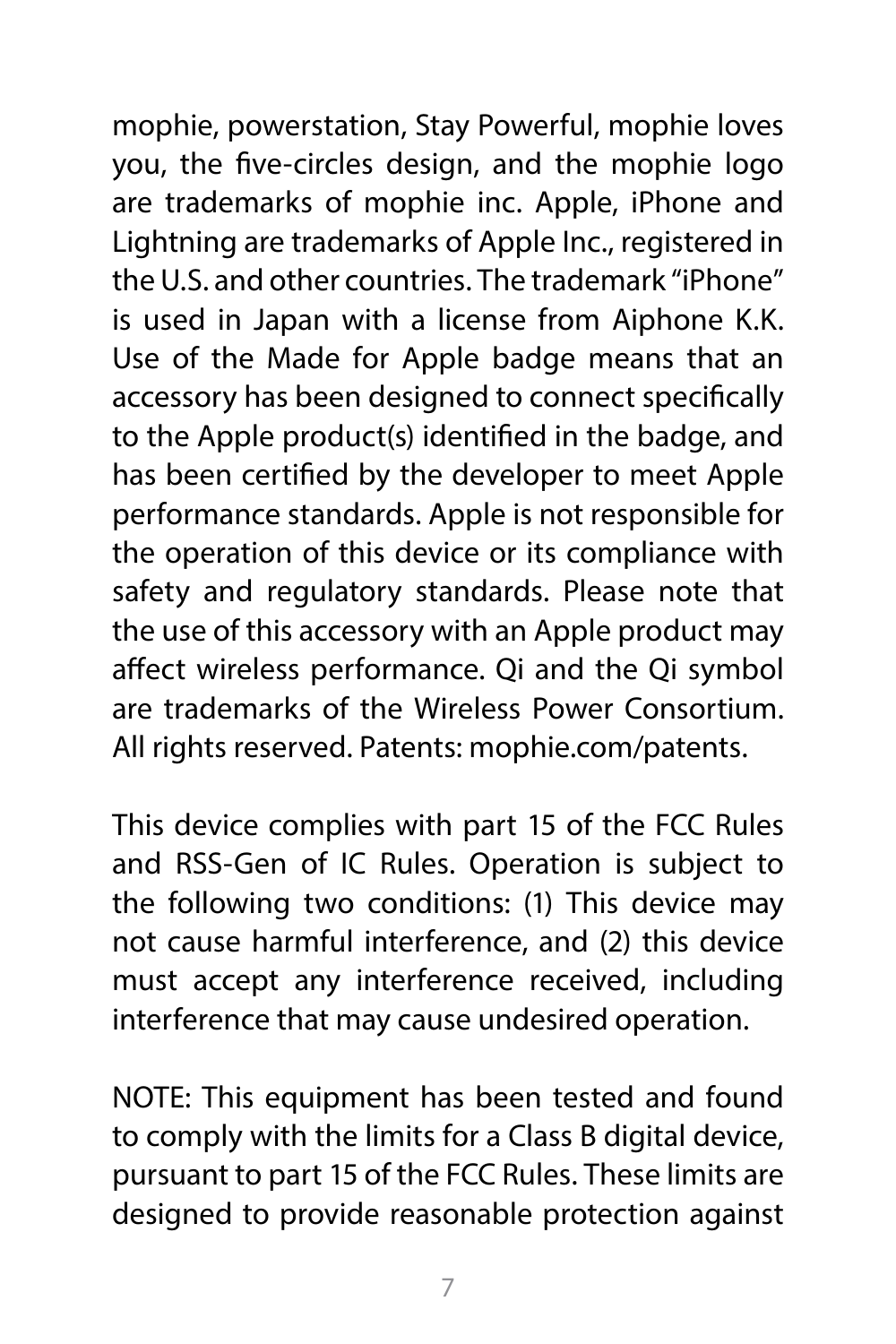harmful interference in a residential installation. This equipment generates, uses, and can radiate radio frequency energy and, if not installed and used in accordance with the instructions, may cause harmful interference to radio communications. However, there is no guarantee that interference will not occur in a particular installation.

If this equipment does cause harmful interference to radio or television reception, which can be determined by turning the equipment off and on, the user is encouraged to try to correct the interference by one or more of the following measures:

- Reorient or relocate the receiving antenna.
- Increase the separation between the equipment and receiver.
- Connect the equipment into an outlet on a circuit different from that to which the receiver is connected.
- Consult the dealer or an experienced technician for help.

CAUTION: To comply with the limits of the Class B digital device, pursuant to Part 15 of the FCC Rules, this device must be used with certified peripherals and shielded cables. All peripherals must be shielded and grounded. Operation with noncertified peripherals or non-shielded cables may result in interference to radio or reception.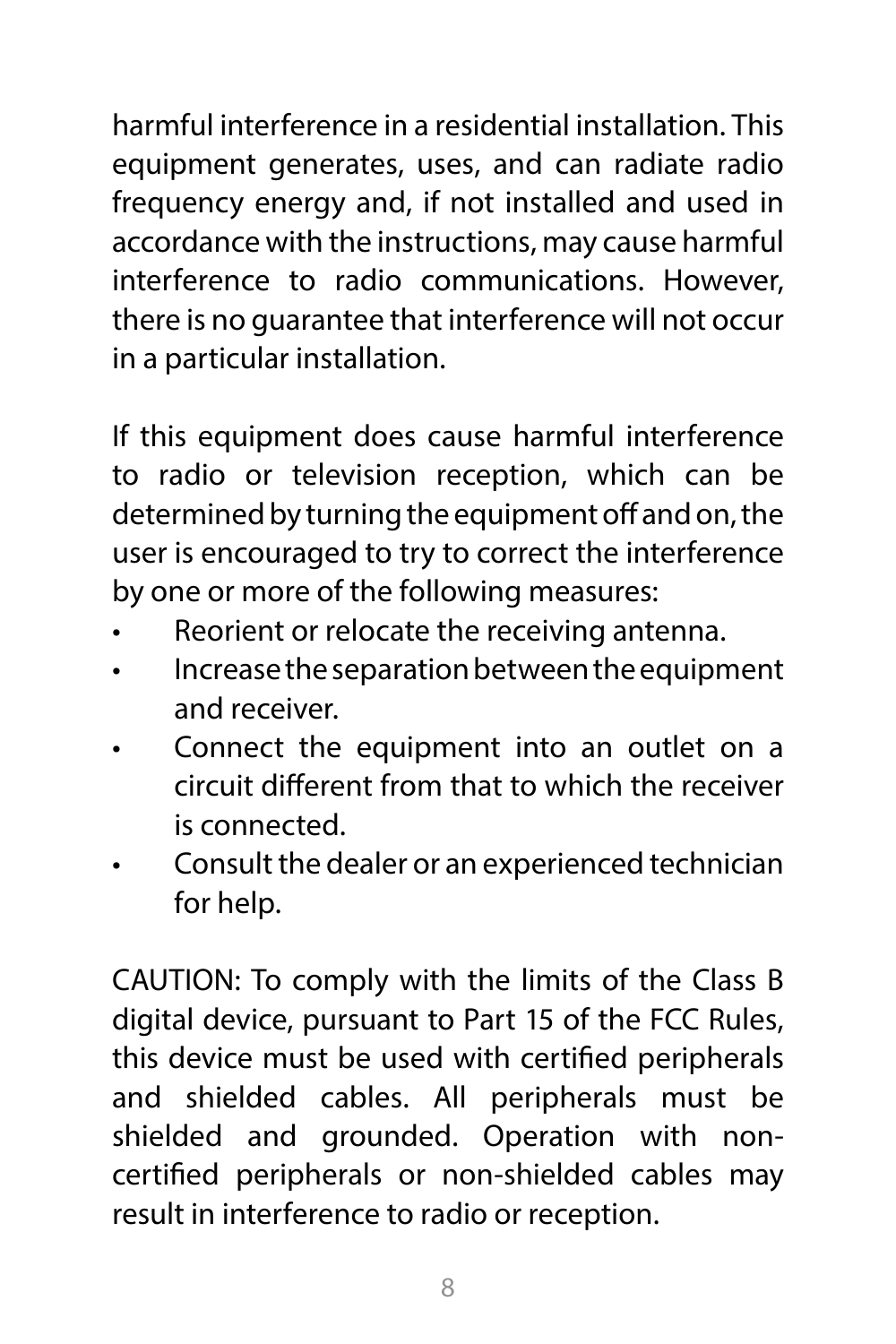MODIFICATION: Any changes or modifications of this device could void the warranty.

THIS DEVICE CONFORMS TO UL STD. 60950-1. CERTIFIED TO CSA STD. C22.2 NO. 60950-1. CONFORMS TO UL SUBJECT STD. 2056.

#### STATEMENT OF COMPI IANCE

Hereby, mophie declares that the radio equipment wireless charging base is in compliance with Directive 2014/53/EU. The full text of the EU declaration of conformity is available at the following internet address: [http://www.mophie.com/cert\\_red.](http://www.mophie.com/cert_red)

RF SPECIFICATIONS:

RF Frequency Range: 110 kHz – 205 kHz RF Power: 59.93 dBµV RF Field Strength: 59.62 dBµV/m

#### **WEEE STATEMENT:**

 $\sum_{n=1}^{\infty}$  All of our products are marked with the WEEE symbol; this indicates that this product must NOT be disposed of with other waste. Instead it is the user's responsibility to dispose of their waste electrical and electronic equipment by handing it over to an approved re-processor, or by returning it to mophie inc. for reprocessing. For more information about where you can send your waste equipment for recycling, please contact mophie, inc. or one of your local distributors.